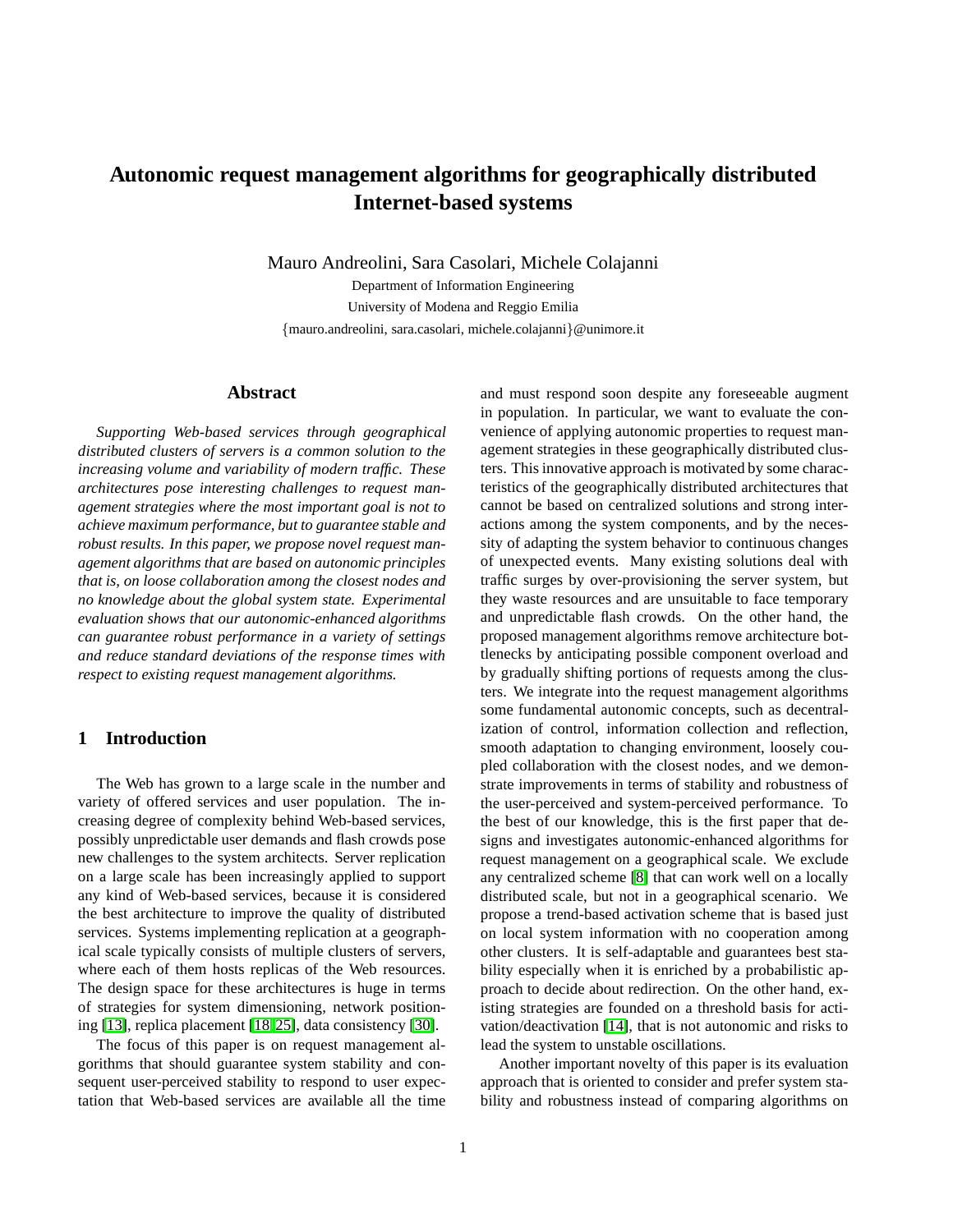the basis of optimal performance in short periods of times or for specific workloads.

The paper is organized as follows. Section [2](#page-1-0) presents a typical model of a geographically distributed system and motivates the necessity of request redirection in order to anticipate critical load situations, and improve system stability and robustness of performance results. Section [3](#page-2-0) discusses the design space of request management algorithms, including autonomic-enhanced policies. Section [4](#page-4-0) analyzes main results of the experimental evaluation carried out for different workload scenarios. Section [5](#page-8-0) discusses related work. Section [6](#page-8-1) concludes the paper with some final remarks.

## <span id="page-1-0"></span>**2 System model and motivation**

Geographic replication has been employed by many kinds of Internet-based services, especially those managing large collections of data. Examples include content delivery networks [\[11,](#page-9-6) [22\]](#page-9-7), peer-to-peer file sharing platforms [\[24,](#page-9-8) [19\]](#page-9-9). We focus on the Web context [\[8\]](#page-9-4), although the overall approaches are applicable to other Internet-based architectures as well.

Systems implementing replication at a geographical scale typically consists of multiple clusters of servers that are placed in strategic Internet regions that is, Autonomous Systems (AS) that are very well connected with the other regions. The placement problem is out of the scope of this paper. For several economic, management and data consistency reasons, the number of clusters in the reality is in the order of some units: up to now, 4-5 sites are more common than 10-20 sites, although in the near future the most popular services will be hosted by more than ten clusters. Each cluster is typically characterized by a multi-tier architecture [\[26\]](#page-9-10) and by a very large Internet connection (e.g., an OC-48, 2488 Mbit/s). In order to facilitate cooperation and information exchanges among the clusters, each cluster is well connected with the Internet regions hosting the other clusters (e.g., an OC-12, 622 Mbit/s). Without loss of generality, in this paper we assume that clusters are homogeneous in terms of server architectures and they hosts a replica of all the resources. A simplified model of the geographically distributed architecture is shown in Figure [1.](#page-1-1)

Whenever a client wishes to download a resource, the system typically selects a replica nearby and directs the request to the cluster from which a copy of that resource can be get. This first dispatching choice privileges the reduction of the transmission delay (that is, Internet proximity), but it does not take into account of the service time that a cluster needs to generate its response. A similar request management scheme is unable to respond to possible flood of requests that may reach a cluster, while some other clusters may be underutilized. Moreover, our experience suggests that Web performance perceived by the users is in-



<span id="page-1-1"></span>**Figure 1. Model of a geographically distributed architecture supporting Web-based services**

creasingly dominated by the server delays, especially when contacting busy Web sites [\[3\]](#page-9-11). In order to guarantee system stability and user-perceived stability, geographically replicated systems are often enriched by a second level dispatching where each cluster can handle inter-cluster redirections. Many specific techniques, including HTTP request redirection, URL rewriting, reverse proxies, exist to carry out request redirections. The problem is how to manage request distribution on a geographical scale with the goal of guaranteeing system stability and robustness. In Section [3](#page-2-0) we present some autonomic-inspired strategies. Here, we motivate the necessity of requests redirection when the workload scenario is characterized by unpredictable load peaks, flash crowds and heterogeneous arrivals and non-uniform presence of the users in different Internet regions.

In a geographically distributed context, centralized solutions for redirection are inapplicable, but we see that fully decentralized schemes with no redirection are unsuitable as well, because they bring to severe load unbalance and consequent performance degradation. For example, let us consider the model in Figure [1.](#page-1-1) We assume that three clusters receive an unrealistic stable number of requests (Workload profile 1 in Figur[e2\)](#page-2-1), and one cluster receives a realistic workload where the pattern of active users follows the profile presented in [\[4\]](#page-9-12) (Workload profile 2 in Figur[e2\)](#page-2-1). In the experiment lasting for 3600 seconds we consider that the clusters are subject to requests based on the TPC-W benchmark [\[29\]](#page-9-13), and WAN effects between a client and a cluster, and among clusters are emulated through the netem package [\[15\]](#page-9-14) using the realistic parameters that are described in Section [4.](#page-4-0)

In Figure [3,](#page-2-2) we report the mean Web page response times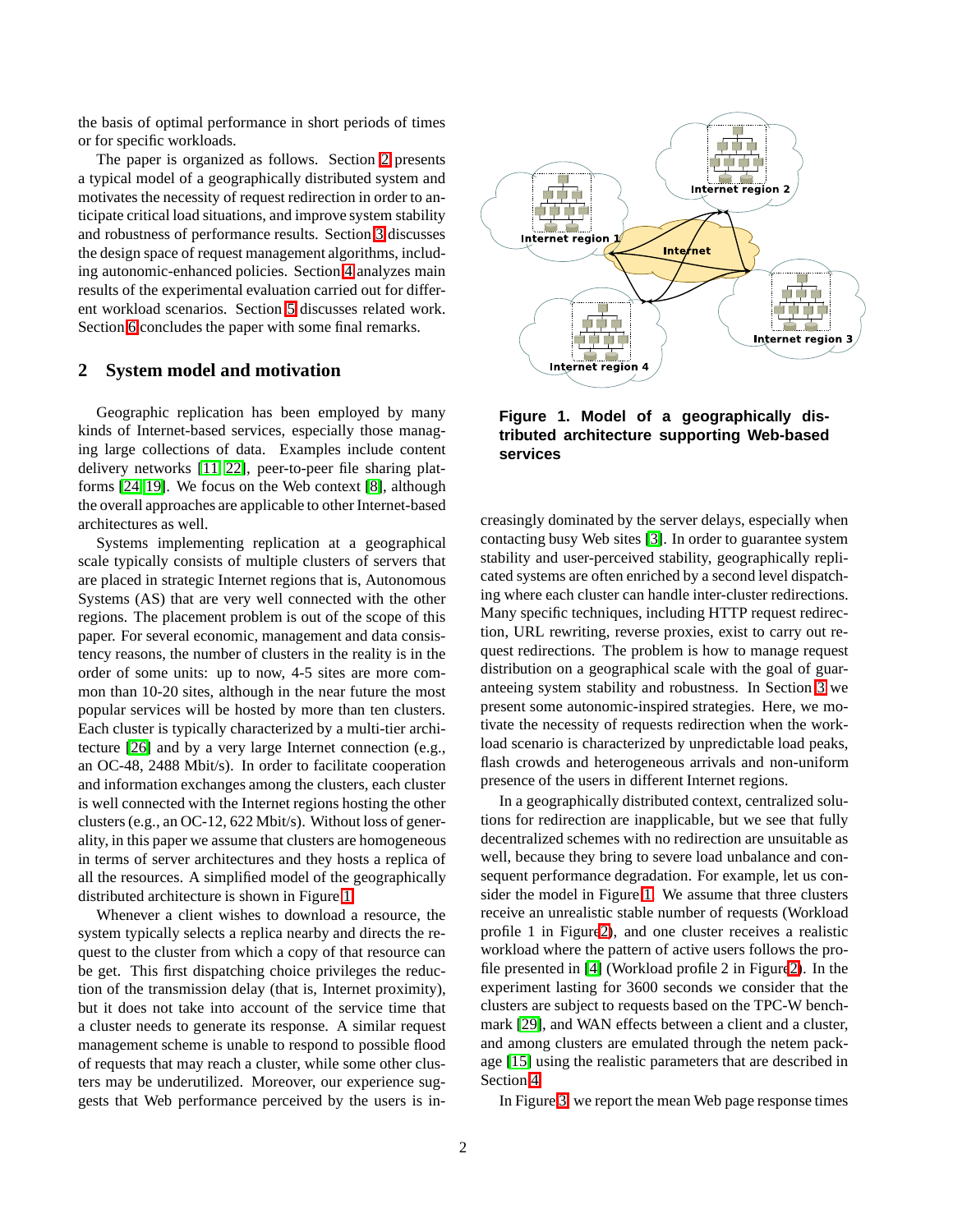over the experiment for Cluster 1 and 2, which are representative of the two sets of clusters (the mean is evaluated in intervals of 5 seconds). Cluster 1, which is subject to static load, preserves the mean response time around 1 second during the entire experiment, with a standard deviation of 183 msec. On the other hand, Cluster 2 shows a significant augment of the mean Web page response time (3.52 seconds) and, even worse, a severe fluctuation of the results resulting in a standard deviation of 2731 msec. (This is about 14 times higher than the standard deviation characterizing the response time of the Cluster 1 and, even worse, it may be amplified by the geographical context). Hence, we can confirm the intuition that, when the clusters are subject to realistic workloads, a fully decentralized scheme characterized by independent load management among the clusters does not help the system to guarantee stable and robust results. As centralized solutions are impracticable in a geographical context, in the next section we present some distributed request management algorithms that are enhanced by one or multiple autonomic principles.



<span id="page-2-1"></span>**Figure 2. Patterns of the requests**



<span id="page-2-2"></span>**Figure 3. Response times in a fully decentralized system**

## <span id="page-2-0"></span>**3 Request management algorithms**

Request management on a geographical scale is a critical process that requires decisions both in the design phase and at runtime. Moving load from one cluster to other(s) implies a tradeoff because each redirection consumes time and resources, and may increase the user perceived latency if the additional network time is not compensated by a reduced server time. From the system point of view, the costs of cooperative request management must be counterbalanced by the gains in terms of improved stability and robustness. In this section, we outline the request management design space, we discuss the alternatives that may lead to autonomic-enhanced algorithms, and we present a selection of algorithms characterized by non-autonomic, partiallyautonomic or autonomic features.

## 3.1 Space of alternatives

Any request management algorithm includes a lot of alternatives at the level of the trigger mechanism, activation policy, selection policy, location policy, load mechanism, degree of cooperation.

- **Decision mechanism.** The decision mechanism specifies *who* decides about request management. The main alternatives are between a centralized or a distributed mechanism. In the former case, one component decides for all the incoming requests to which cluster they should be redirected. In the latter case, each Web cluster decides independently whether to accept or redirect a user request.
- **Activation/deactivation policy.** The activation policy determines *when* a Web cluster has to activate the redirection process and when it has to stop it. To preserve locality and integrity of the user sessions, we assume that requests may be redirected only at the beginning of a session; once assigned to a cluster, all the requests within that user session are served by the selected cluster.
- **Selection policy.** Once a cluster has decided to activate the redirection process, the selection policy determines *which* requests have to be redirected. The reassignment is non-preemptive that is, only requests that have not yet been served are eligible for redirection.
- **Location policy.** The location policy decides *where* the requests have to be redirected or, in other words, which cluster has to receive them.

The previous policies may be state-blind or state-aware in the sense that they take decisions on the basis of some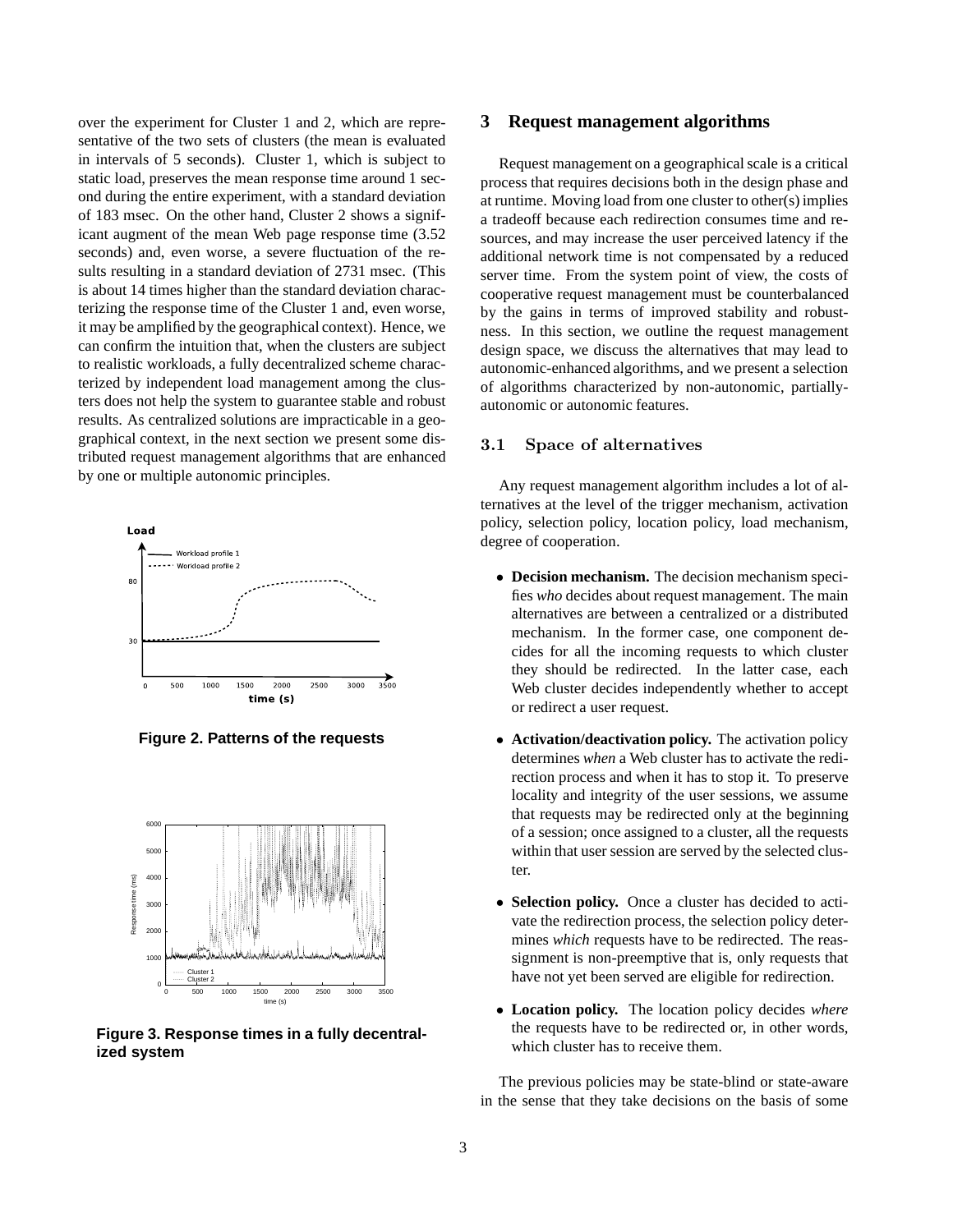state information. In the state-aware instance, we can consider the *degree of information* that is, the number of clusters for state evaluation, and the *state information* that specifies the type of data that are considered for state evaluation, such as the monitored hardware/software resources, performance indexes, sampling frequency. In this paper, we consider the CPU utilization of the back-end nodes as the most representative information for the state evaluation. (This choice depends on the nature of the workload. Other workload models could lead to different choices.) In particular, during the experiments, we evaluate continuous state representations as the exponential weighted moving averages of the past 10 samples (EWMA<sub>10</sub>) of the CPU utilization of the back-end nodes of the clusters [\[2\]](#page-9-15).

## 3.2 Request management and autonomic properties

There are many possible alternatives for each request redirection choice: some are against the spirit of autonomic computing, others are may be considered partially or totally autonomic. We are interested to evaluate which of these choices can lead to autonomic-enhanced algorithms for request management that can improve robustness and stability of the geographically distributed Web system. Let us consider the most important properties behind an autonomic scheme.

- $P_1$ : decentralization of control. The idea is to augment the system robustness and scalability by distributing the decisions among all the participating components (clusters). Removing the single point of failure characterizing a centralized decision scheme improves the fault tolerance too.
- $P_2$ : Information collection and reflection. Each system component should be able to use its state information to acquire knowledge about its internal state. This knowledge can be used to decide between competing demands and to avoid possible bad decisions.
- $P_3$ : **Adaptation to a changing environment.** Each system component should use state information about itself and other close components to dynamically adapt the request management process according to varying load conditions. One of the main goals is to keep all clusters away from overload situations (that is, *load sharing*, while load balance among the clusters is not pursued because considered unrealistic.
- $P_4$ : **Loosely-coupled collaboration.** In order for a system to scale properly to large sizes while preserving robustness, any decision should be taken only in collaboration with a limited number of "neighbor" components. The main goals are to avoid communication

overheads and to reduce stale information effects [\[9\]](#page-9-16) that may easily occur on a geographical scale.

Based on these properties, we can classify the algorithms for request management into three categories: *nonautonomic* (no autonomic property is present), *partiallyautonomic* (at least one autonomic property is included), and *autonomic* (all decisions are taken on the basis of some autonomic attribute). We present a significant selection of possible request dispatching algorithms by considering that an evaluation of all the alternatives is unfeasible in this paper. Table [1](#page-4-1) summarizes the choices for each request management feature, and their impact on the autonomic properties.

**Non autonomic algorithms** This class of algorithms violates all the autonomic properties. A non autonomic algorithm may be based on a centralized trigger mechanism, activates/deactivates the redirection process state-blindly (or, at most, using very basic state information), does not adapt the redirection process in face of varying load conditions, and collaborates with the entire set of clusters. We consider two non autonomic algorithms.

The *CentrLL* algorithm is a classic example of least loaded assignment strategy across the whole set of nodes. It is based on a centralized decision mechanism that activates redirection when the load of the corresponding back-end node overcomes a threshold of 2/3 of its maximum capacity, and keeps on redirecting requests until the load falls below the same threshold. Requests are redirected to the cluster that has the lowest load at the back-end server. Every cluster in the system is eligible for redirection. The *CentrRand* algorithm is based on a centralized decision mechanism that is always active and redirects requests to a randomly chosen node.

#### **Semi-autonomic algorithms**  $(P_1)$

In a geographically distributed context, the introduction of decentralized control is mandatory to remove the single point of failure and to favour scalability. We consider two algorithms based on  $P_1$ .

The *DistrLL* and *DistrRand* algorithms are two variations of *CentrLL* and *CentrRand* respectively, where the decision mechanism is distributed across all the participating clusters.

#### **Semi-autonomic algorithms**  $(P_1, P_2)$

Property  $P_2$  requires a specific load-aware activation process. For example, an activation based on one static threshold may cause unnecessary redirections, especially when the workload is extremely variable [\[23,](#page-9-17) [2\]](#page-9-15). One threshold allows to discern a binary (offloaded/overloaded) state, gives an instantaneous view about a component state, and does not help to understand whether the system is offloading or overloading. These lacks of knowledge contradict the property  $P_2$ . Moreover, continuous activation/deactivation may cause a system instability contradict-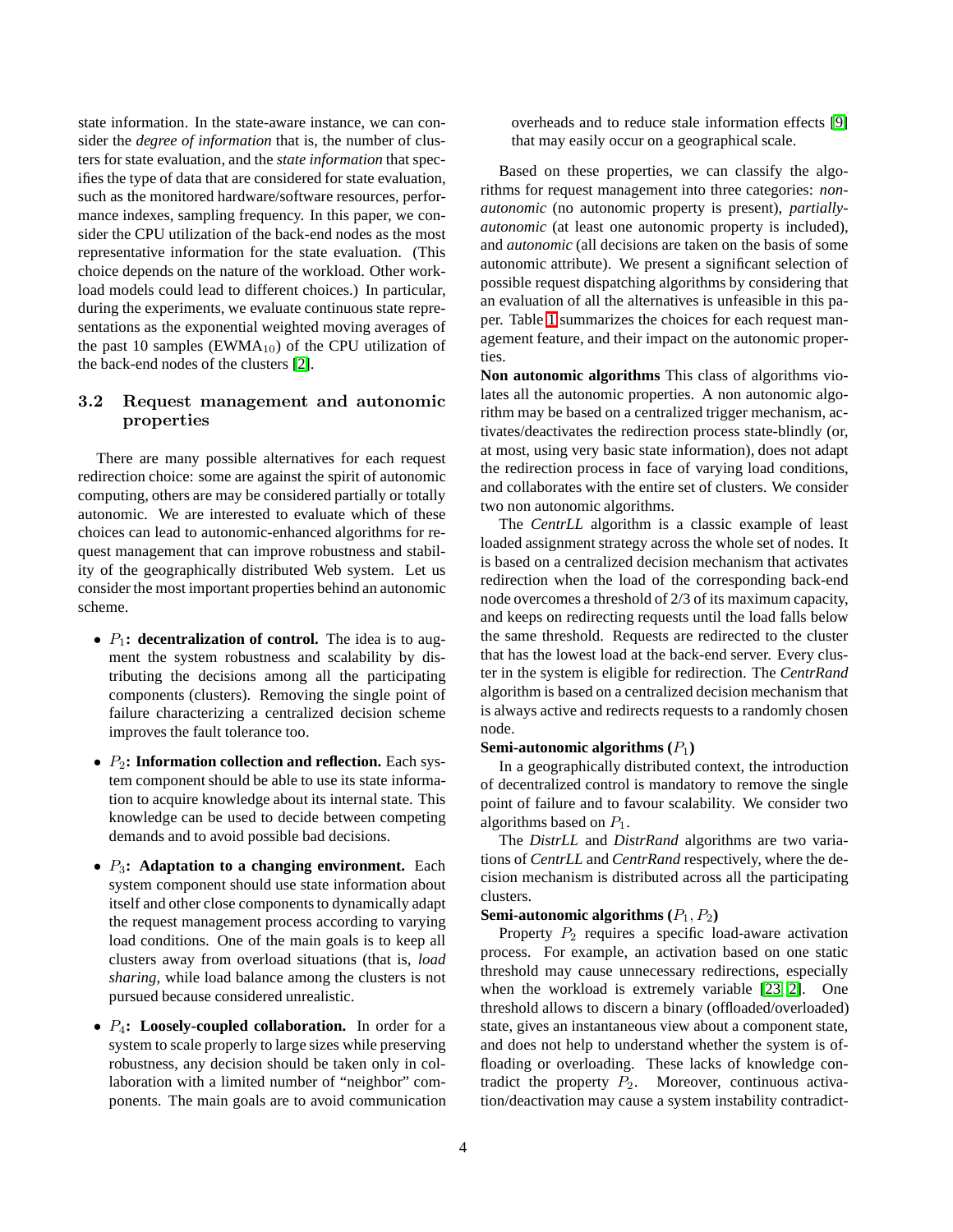<span id="page-4-1"></span>

| <b>Trigger</b> | <b>Activation/deactivation</b> | <b>Selection</b> | Degree of     | <b>Autonomic</b>     |  |
|----------------|--------------------------------|------------------|---------------|----------------------|--|
| mechanism      | mechanism                      | mechanism        | collaboration | properties           |  |
| centralized    |                                |                  |               | none                 |  |
| distributed    | state blind                    |                  |               | $P_1$                |  |
| distributed    | threshold-based                |                  |               | $P_1$                |  |
| distributed    | load trend                     |                  |               | $P_1, P_2$           |  |
| distributed    | load trend                     | probabilistic    |               | $P_1, P_2, P_3$      |  |
| distributed    | load trend                     | probabilistic    | partial/local | $P_1, P_2, P_3, P_4$ |  |

**Table 1. Design space of request management algorithms**

ing the  $P_3$  property. To enforce property  $P_2$  and to augment the degree of knowledge associated to the server state, we propose that the redirection process be activated on the basis of the behavioral *trend* of the server load. The importance of considering the load trend instead of punctual or average values comes from the necessity of comparing the resource load not just in absolute terms, because it leads to wrong management decisions when the load measures are extremely variable. Figure [4](#page-4-2) gives some qualitative examples of trends based on the past three load values. It is possible to discern a steady increase  $(t = 4)$  from a transient spike  $(t = 3)$ . In this paper, we consider a trend-based activation mechanism, where redirection starts as soon as a steady increase is detected  $(t = 4)$ . Deactivation occurs on all the other cases. The *DistrLLTrend* and *DistrRandTrend* algorithms enhance *DistrLL* and *DistrRand* by introducing an activation mechanism based on this behavioral trend.



**Figure 4. Trend load representation**

#### <span id="page-4-2"></span>**Semi-autonomic algorithms**  $(P_1, P_2, P_3)$

The selection policy can be *state information blind*; this includes the straightforward solution of redirecting at *every* opportunity. However, a blind redirection that does not take into consideration the actual load conditions of the redirecting cluster may cause a huge amount of unnecessary redirections. Even worse, the lack of any feedback loop may introduce oscillations and system instability that would invalidate  $P_3$ . In order to favor adaptation to changing conditions and to avoid resource underutilization, it is also possible to perform a *probabilistic* selection strategy, in which only a percentage of the incoming requests is redirected, while the remaining ones are served locally. The probabilistic criterion chosen in this paper is simple yet effective: the percentage of requests to be redirected is uniformly proportional the last observed server load.

The *DistrLLTrendProb* and *DistrRandTrendProb* algorithms add probabilistic selection to their management decisions.

Autonomic algorithms  $(P_1, P_2, P_3, P_4)$ 

All the previous strategies tend to operate with a specified degree of information about the load of the server nodes. In a *global* information context, a cluster should take decisions by considering the load of all the server nodes of the system. This approach conflicts against the most important autonomic properties, such as decentralization  $(P_1)$  and loose-coupling  $(P_4)$ . We introduce a loose collaboration by limiting load information exchange to the two closest clusters. The *DistrLLTrendProbPart* and *DistrRandTrendProb-Part* algorithms add this loose collaboration property.

## <span id="page-4-0"></span>**4 Evaluation of the management algorithms**

The ultimate goal of our analysis is to verify whether and to which extent the introduction of autonomic properties into request management algorithms for geographically distributed architectures yields a system that is robust with respect to the highly variable conditions of the Web. To this purpose, we measure the user-perceived stability and system-perceived stability of existing and proposed algorithms. We have carried out a large set of experiments for several workloads and system conditions.

## 4.1 Test-bed for performance evaluation

Each component of the geographically distributed architecture is a multi-layer cluster where the first layers execute the HTTP server and the application server, deployed through the Tomcat [\[28\]](#page-9-18) servlet container; the back-end layer runs the MySQL [\[21\]](#page-9-19) database server. We have added WAN delay among the clients and the clusters and among the clusters through the netem emulator [\[15\]](#page-9-14). Each cluster provides a single virtual IP address that corresponds to the address of the Web switch that schedules the requests and routes them among the other servers of the architecture. We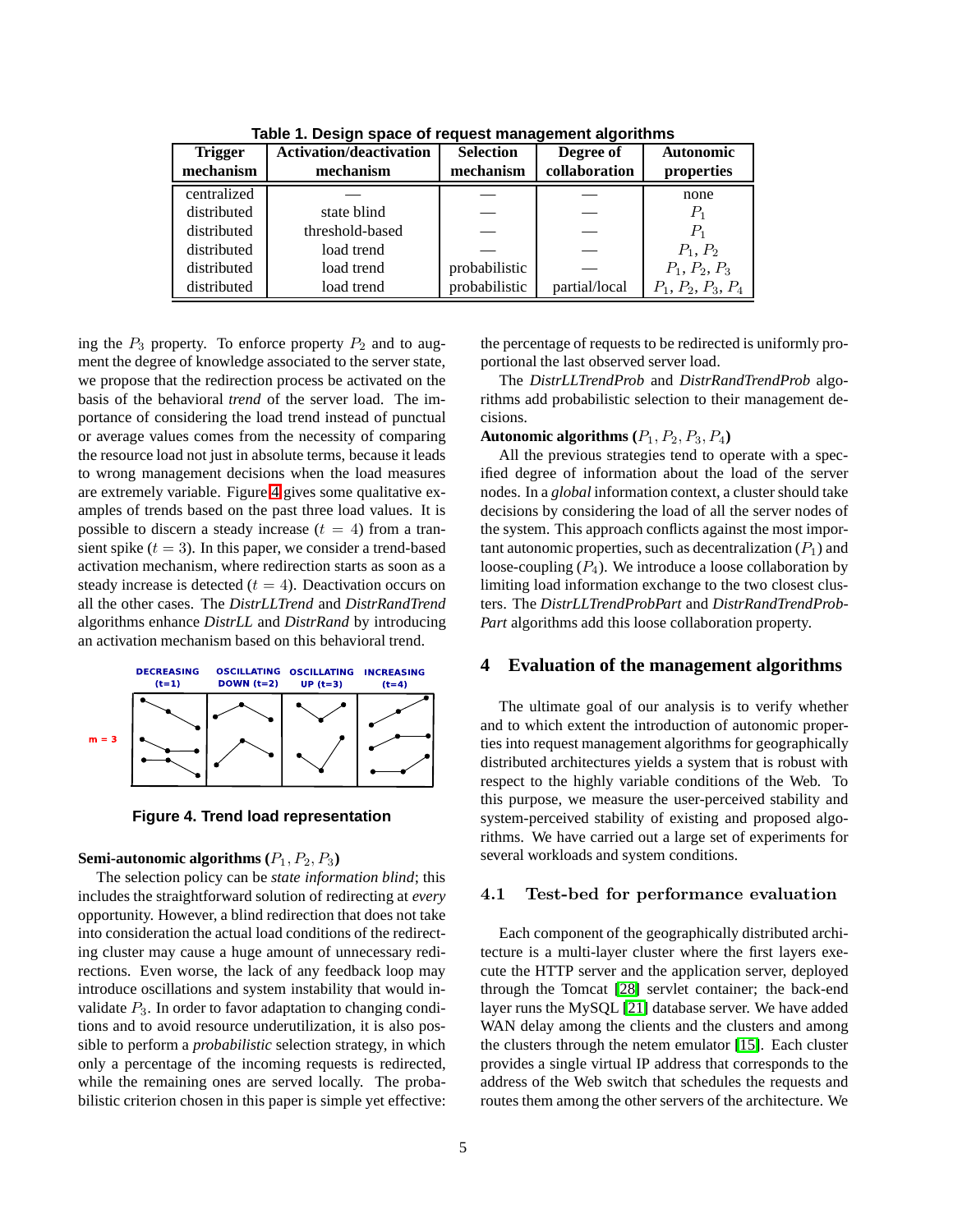use a TPC-W like workload model [\[29\]](#page-9-13) as the implementation in [\[7\]](#page-9-20). Client requests are generated through a set of *emulated browsers*, where each browser is implemented as a Java thread reproducing an entire user session with the Web site. We have experimented several workload scenarios, but in this paper we report the results for two workload models, *Profile1* and *Profile2*, with the following characteristics.

- **Profile1:** it describes a TPC-W workload in the ideal case of number of clients that does not change during the experiment. (The shown results refer to a 30 emulated browsers). Although the number of clients is fixed, the number and type of requests reaching the system is subject to some variation because they follow the transition state diagram of the TPC-W model.
- **Profile2:** it describes a realistic-like Web workload, obtained from Profile1, where the number of emulated browsers connecting to two of the participating clusters (Cluster 2 and 4) increases with the pattern presented in [\[4\]](#page-9-12). The length of the experiment is for 3600s.

#### 4.2 User-perceived stability

For the purposes of this paper, we consider a system *stable* if it is able to keep the fluctuation of key performance indexes within specific operating conditions. Depending on the performance index, we can consider a user-perceived stability and a system-perceived stability. User-perceived stability refers to the variation of performance as it is observed by the users especially in terms of Web page response time that is, the time interval that occurs between the user click and the arrival at the client of the HTML skeleton and all embedded objects. Hence, a good measure of the user-perceived stability is the standard deviation of the Web page response times. To this purpose, we evaluate the sample standard deviation  $\sigma$  of all the Web page response times  $\overrightarrow{R} = (r_1, \ldots, r_n)$ , that is given by:

$$
\sigma = \sqrt{\frac{1}{n-1} \sum_{i=1}^{n} (r_i - \overline{r})^2}
$$
 (1)

where  $\bar{r}$  is the sample mean of  $\overrightarrow{R}$ . A large value of  $\sigma$  indicates that the data points are far from its mean, while a small value of  $\sigma$  indicates that they are clustered closely around the mean. This latter result is appreciated in terms of user-perceived stability.

Table [2](#page-6-0) shows the user-perceived stability of all the considered algorithms for the workload profiles *Profile1* and *Profile2*. For every redirection algorithm shown in the first column, we report the average, 95-percentile and standard deviation of the Web page response time. Let us start with the lightest *Profile1* and focus on the non autonomic algorithms *CentrLL* and *CentrRand*. If we enrich these algorithms with all the autonomic properties  $P_1$ ,  $P_2$ ,  $P_3$ ,  $P_4$ , we obtain the *DistrLLTrendProbPart* and *DistrRandTrend-ProbPart* policies. They improve user-perceived stability: 36% through least loaded location, 35% through random location. This result influences even the Web page response time that is substantially reduced in terms of average and 95-percentile values. However, while adding autonomic properties to random-based algorithms guarantees a valuable improvement in stability and response time, the same does not hold true for the algorithms based on least-loaded principles. If we introduce a decentralized control (property P1) in the *CentrLL* policy and obtain the *DistrLL* algorithm, we achieve the best stability, with an improvement of userperceived performance of about 39%.

Introducing more autonomic properties into *DistrLL* does not improve the overall stability of the system; in particular, adding load trend-based activation (property  $P_2$ ) worsens stability. There is a motivation for this result. When the system is subject to a light workload and the activation threshold of *DistrLL* is set to 66% of the maximum cluster capacity, redirection is scarcely activated with a consequent reduction of network overheads due to redirection. If we use trend-based activation, the number of request redirections increases, even when not strictly necessary (for example, when the cluster is relatively offloaded, but its load is increasing). Consequently, the response times of *Distr-LLTrend* are subject to higher variability. This effect can be mitigated by adding a probabilistic selection (property P3) that is proposed by the *DistrLLTrendProb* algorithm. Probabilistic selection adapts the number of redirected requests as a function of the actual cluster load. In this case, even if an increasing load trend activates the redirection processes, a lower load index results in more requests being served locally with a reduction of the variability of the response times. While it is generally true that the adoption of autonomic properties improves stability, an integration that does not consider the characteristics of the architecture and its operating scenario (here, a light workload) can actually worsen the system performance.

Let us now to evaluate the performance of the request management algorithms when some clusters of the system are subject to a highly variable, although realistic, workload (*Profile2*). We can anticipate that the benefits of the autonomic properties are much more evident here.

If we introduce all the autonomic properties, we obtain an impressive improvement in terms of user-perceived stability with respect to non autonomic algorithms: about 495% for *CentrLL* versus *DistrLLTrendProbPart*; about 138% for *CentrRand* versus *DistrRandTrendProbPart*. It is worth noticing that the best improvements are achieved with respect to non autonomic algorithms that are based on least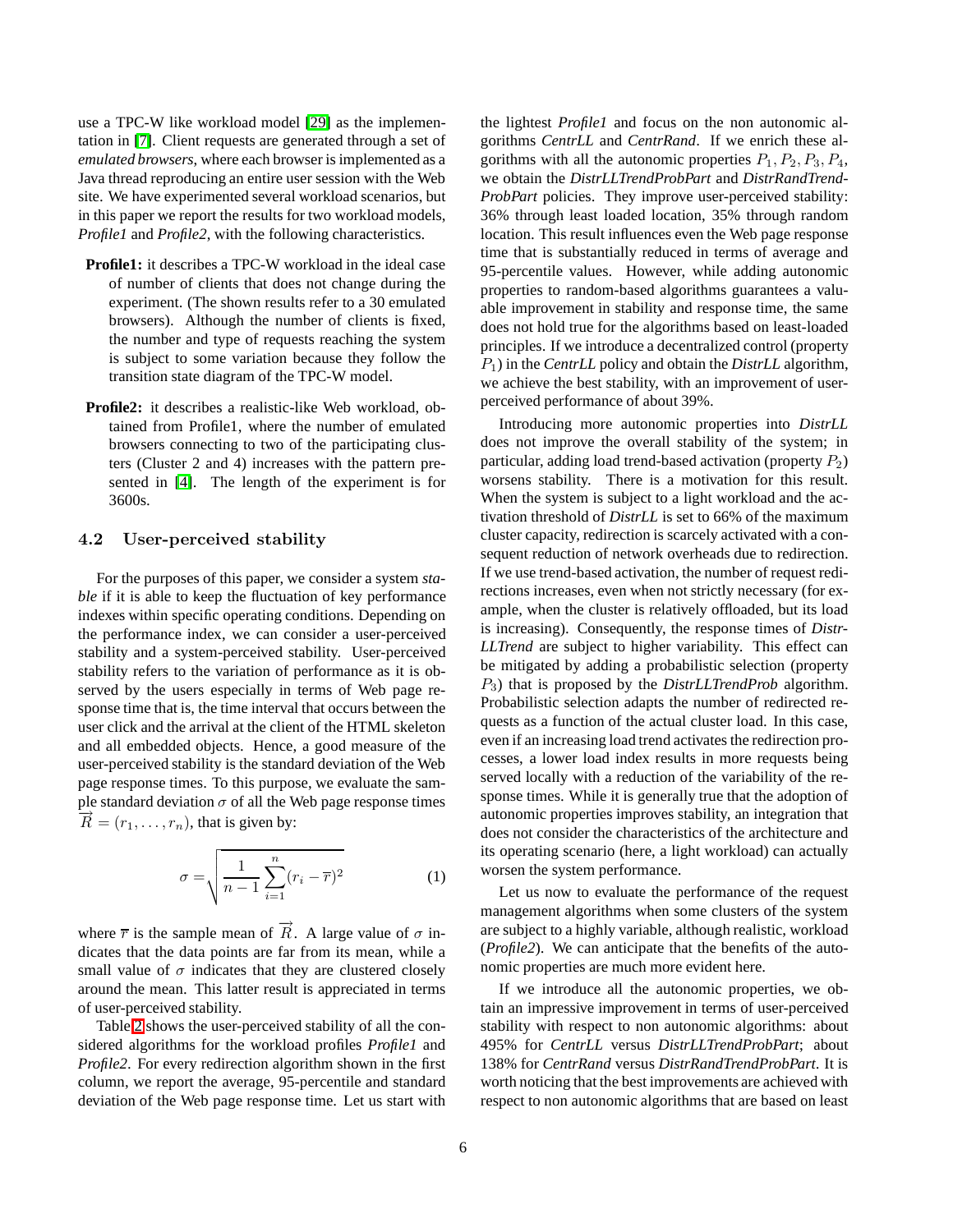|                          | Profile1 |         |        |            | Profile2 |                    |         |            |
|--------------------------|----------|---------|--------|------------|----------|--------------------|---------|------------|
|                          | avg      | 95 perc | stddev | <b>LBM</b> | avg      | 95 <sub>perc</sub> | stddev  | <b>LBM</b> |
| CentrLL                  | 1458.11  | 2356    | 569.71 | 2.28       | 2208.27  | 4492               | 5261.11 | 2.06       |
| CentrRandom              | 1411.54  | 2264    | 542.72 | 2.30       | 1873.34  | 3919               | 1940.85 | 1.80       |
| <b>DistrLL</b>           | 979.03   | 1664    | 346.61 | 2.03       | 1664.17  | 3546               | 2157.84 | 1.75       |
| DistrRandom              | 1498.98  | 2244    | 497.5  | 2.15       | 1649.20  | 2626               | 877.41  | 1.94       |
| DistrLLTrend             | 1204.14  | 2080    | 497.54 | 2.15       | 1511.14  | 3013               | 1265.11 | 1.68       |
| DistrRandomTrend         | 1155.30  | 2063    | 480.64 | 2.14       | 1625.49  | 3171               | 3081.60 | 1.72       |
| <b>DistrLLTrendProb</b>  | 1010.25  | 1835    | 387.67 | 2.05       | 1374.98  | 2899               | 1051.67 | 1.68       |
| DistrRandomTrendProb     | 997.83   | 1807    | 375.93 | 2.05       | 1468.93  | 3137               | 1589.43 | 1.69       |
| DistrLLTrendProbPart     | 984.98   | 1626    | 346.99 | 2.04       | 1312.85  | 2688               | 883.10  | 1.65       |
| DistrRandomTrendProbPart | 986.32   | 1633    | 349.99 | 2.03       | 1285.13  | 2524               | 808.99  | 1.59       |

<span id="page-6-0"></span>**Table 2. Stability of the considered algorithms**

loaded location. Under intensive workload conditions, these algorithms are often subject to load staleness [\[9\]](#page-9-16) that might lead to server overload, resource exhaustion, and higher response times, as testified by the *CentrLL* algorithm. Introducing a distributed trigger mechanism  $(P_1)$  does not remove the load staleness problem, but it improves the scalability because the *DistrLL* algorithm redistributes requests only when the load is over the threshold. A trend-based activation (property P2) leads to the *DistrLLTrend* algorithm that improves user-perceived stability because it introduces a feedback loop that activates the redirection process as soon as the cluster load increases (thus, preventing risks of overload). Unfortunately, the advantages of trend-based activation are paid by an increased network overhead due to the excessive augment of redirections. This effect is mitigated by the integration of the probabilistic selection (property  $P_3$ ) that increases the percentage of local assignments when the cluster is not really overloaded.

If we consider the algorithms based on random location, the biggest gain is obtained by distributing the dispatcher controllers (see the *CentrRand* and the *DistrRand* algorithms in Table [2\)](#page-6-0). In particular, the trend-based activation mechanism seems to influence very badly the userperceived stability, although the system is more balanced internally. While trend-based activation actually strains to improve load balancing by favoring redirection, sometimes it is possible that the random location policy chooses an overloaded cluster, thus resulting in a high response time and consequent higher standard deviations of the response time.

Enforcing probabilistic selection  $(P_3)$  improves the request locality and reduces the risk of sending requests to an already overloaded cluster. A partial collaboration scheme among the clusters (property  $P_4$ ) also seems to improve the user-perceived stability. From the previous considerations, we can conclude that, when the workload conditions are severe, a trend-based activation can improve load-aware location policies because it can offload a cluster quickly to the least loaded server. This does not seem to hold for loadblind policies, when there is a risk to choose an overloaded server.

We conclude our analysis with a first summary about our results for the considered algorithms and workloads:

- decentralization of control  $(P_1)$  does always bring benefits on user-perceived stability;
- trend-based activation  $(P_2)$  may act poorly on loadaware location algorithms under not severe workload conditions, and poorly on load-blind location algorithms under severe workload conditions;
- probabilistic selection  $(P_3)$  is always beneficial to userperceived stability;
- loosely coupled collaboration  $(P_4)$  is beneficial to user-perceived stability.

#### 4.3 System-perceived stability

System perceived stability refers to the variation of performance across the different system components, especially in terms of utilization. According to [\[12\]](#page-9-21), a system is considered *robust* if it is able to guarantee stable performance despite possibly abrupt and intense variations in the operating conditions (e.g., flash crowds). We use a variation of the Kolmogorov-Smirnov index to quantify the robustness of a system in terms of the maximum distance between the cumulative distribution functions of Web page response times when the system is subject to different operating conditions.

System-perceived stability is captured also through the load balance metric [\[6\]](#page-9-22) (LBM) that measures the degree of load balancing across the different nodes. For each cluster  $i$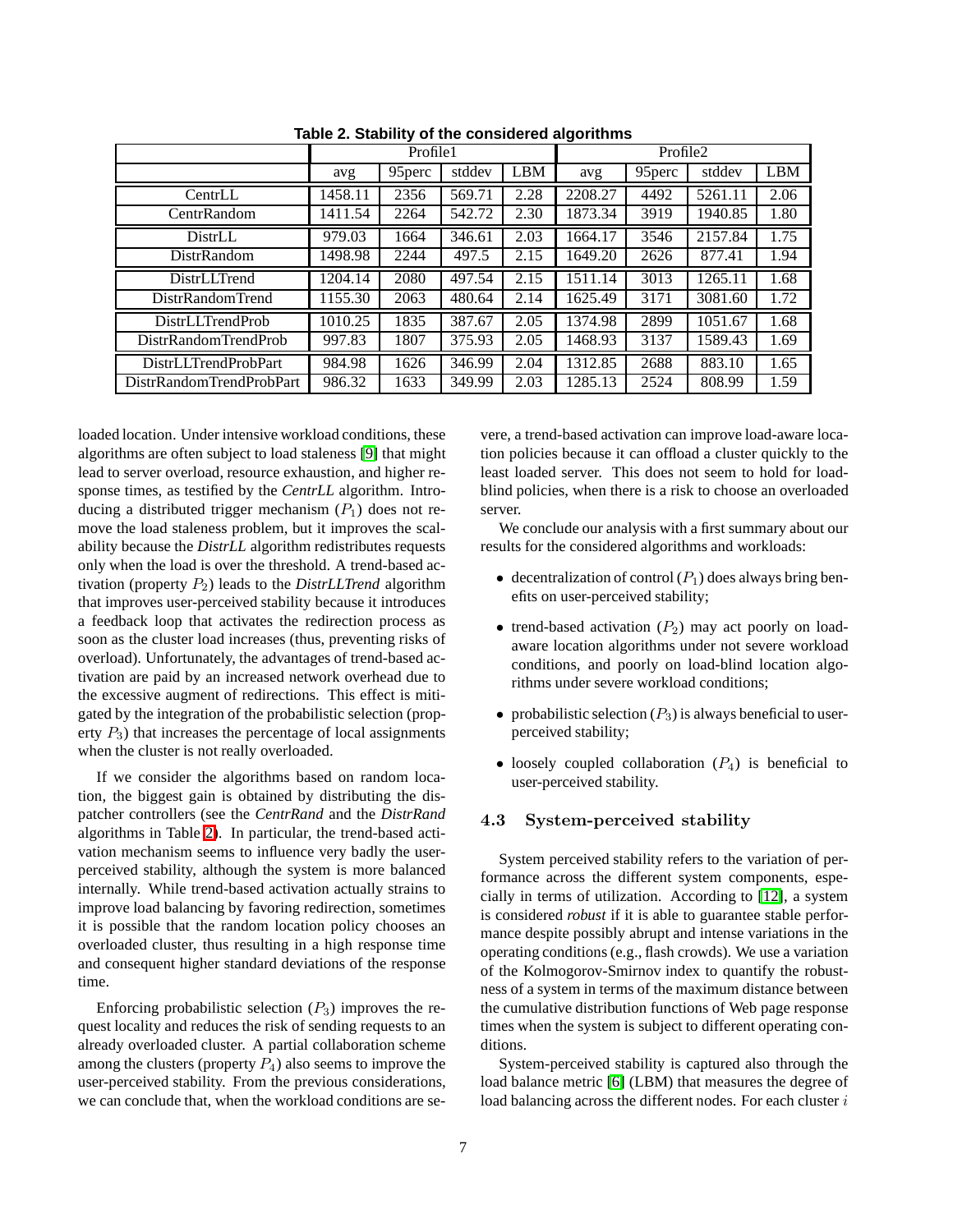$(i = 1, \ldots, c)$ , let us define a set of cluster load representations  $\overrightarrow{L_i} = (l_{i_1}, \ldots, l_{i_m})$ , computed in the  $[1, \ldots, m]$  time interval, and let  $pl_i = max(l_i \in \overrightarrow{L_i})$  be the highest load value. Then, LBM is defined as follows:

$$
LBM = \frac{\sum\limits_{1 \le i \le m} pl_i}{\left(\sum\limits_{1 \le i \le m} \sum\limits_{1 \le j \le c} l_{j,i}\right)/c}
$$
 (2)

The value of the LBM can range from 1 (system perfectly balanced) to the number of clusters  $c$  (system completely unbalanced). Table [2](#page-6-0) reports the system-perceived stability of all the considered algorithms for the workload *Profile1* and *Profile2*. Many considerations on user-perceived stability also hold for system-perceived stability, with some exceptions that we detail below.

We recall that for *Profile1* autonomic-enhanced algorithms achieve a limited improvement of the systemperceived stability (about 10% using least loaded selection, 11% using random location). One reason for this limited improvement is that *Profile1* does not stress enough the system with cluster unbalance; consequently, the LBM values do not change much. However, the trend-based activation can be detrimental to load-blind location policies and beneficial to load-aware location policies.

If we consider the more interesting *Profile2*, we can observe that the system-perceived stability is improved by 24% and 13% when we enrich *CentrLL* and *CentrRR* with all the autonomic properties. Moreover, gradually adding these properties into all the algorithms based on leastloaded location seems to increment the internal stability. The same does not hold true for the random-based algorithms because when we integrate the trend-based activation  $(P_3)$ , the LBM coefficient increases from 1.80 to 1.94. A deeper investigation reveals a nonuniform distribution of request redirections across the different clusters.

In Figure [5,](#page-7-0) we report the CPU utilization of the backend node for the Cluster 1 and 2 of the prototype that is subject to the workload *Profile2*. All front-end nodes of the clusters implement the *DistrRandTrendProbPart* request management algorithm. At  $t = 600s$ , two clusters (including Cluster 2) begin to be subject to an augment of the load, while the other three clusters (including Cluster 1) receive the same amount of requests from the clients. The load increment activates the redirection process at the Cluster 2 that starts to redirect some requests to its closest clusters, that is, Cluster 1 and 3. We can appreciate that around  $t = 1000s$ , the load in all clusters is rather stable and balanced, although two clusters continue to receive a number of requests much higher than those received by the other three clusters.

We can conclude that decentralization of control  $(P_1)$ does usually improve system-perceived stability, unless the



<span id="page-7-0"></span>**Figure 5. Internal cluster load**

location policy is load-blind and does not put much effort into balancing. Moreover, the combination of autonomic properties, such as trend-based activation  $(P_2)$ , probabilistic selection  $(P_3)$  and loosely coupled collaboration  $(P_4)$ , is beneficial to system-perceived stability.

#### 4.4 Robustness

We use as a measure of system robustness, the index defined in [\[12\]](#page-9-21), that is a variation of the Kolmogorov-Smironov (K-S) statistics  $\delta$ . We exercise our prototype under two different workload conditions: the reference workload condition *Profile1* that corresponds to a lightly loaded system, and a perturbed workload condition that provides a more severe scenario for the system. Then, we compute the cumulative distribution function of Web page response times  $F(r) = P(R \le r)$  for the reference workload and the cumulative distribution function of Web page response times  $F^*(r) = P(R \le r)$  for the perturbed workload. The  $\delta$  statistics is computed as follows:

$$
\delta_w = \sup_{-\infty < x < +\infty} (F(r) - F^*(r))\psi(r) \tag{3}
$$

where  $\psi(r) = -\ln(F(r)(1 - F(r))$  is a weight function that adjusts the index for the tail of the distribution. The Kolmogorov-Smirnov index measures the "distance" between the two CDFs. The closer the two functions, the less is the impact of the perturbation on Web page response times, hence the more robust is the system.

In Figure [6](#page-8-2) we report the  $\delta$  robustness index for some representative algorithms, when we apply four increasing workloads that span from *Profile1* to *Profile2*. The message from the figure is quite clear: enriching existing request redirection algorithms with autonomic-enhanced supports can consistently improve the robustness of the system. For example, the robustness increases by a factor of four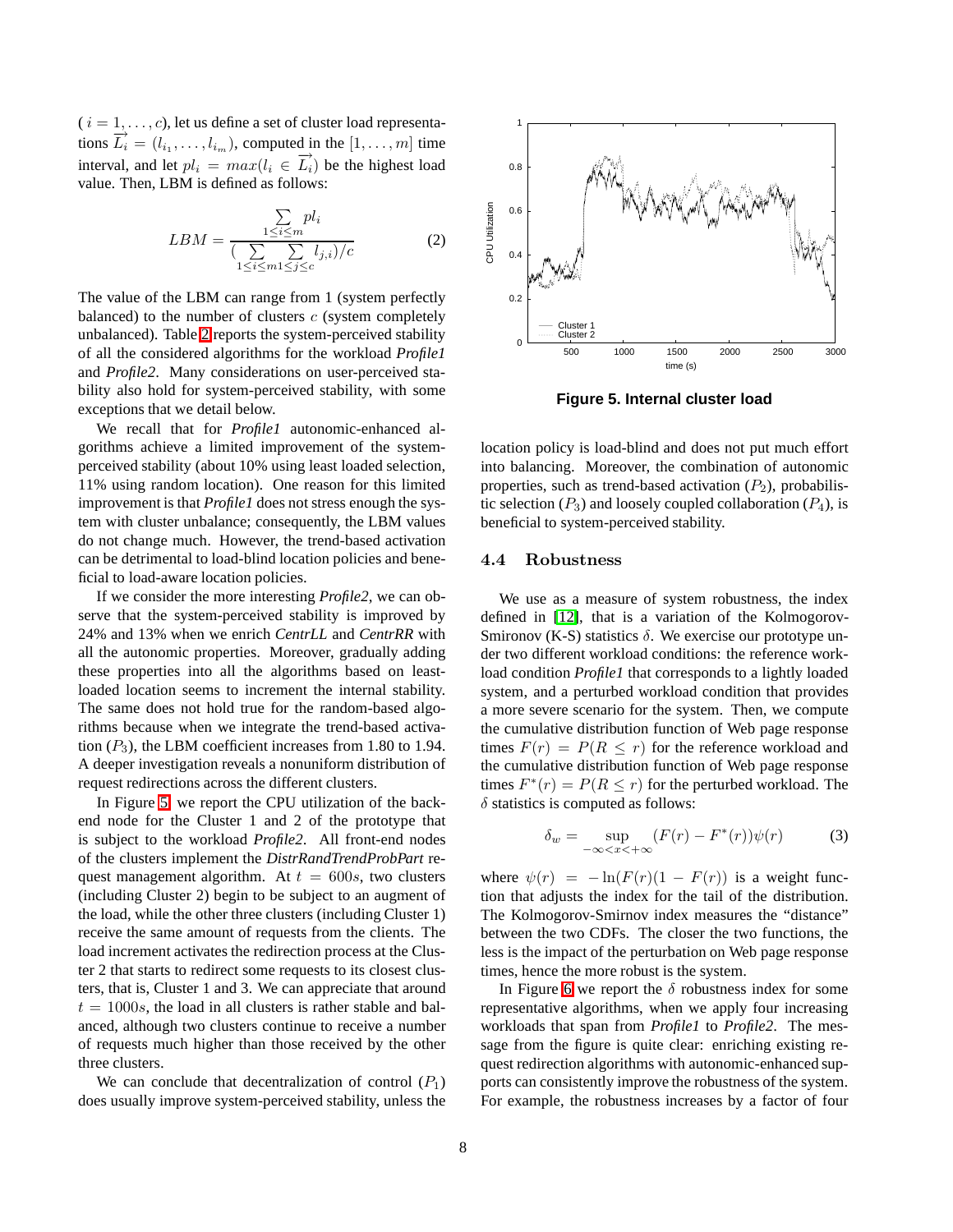if we compare a centralized, non autonomic policy (*Centr-Rand*) and an autonomic (*DistrRandTrendProbPart*) algorithm. We observe that when we introduce more autonomic properties, the  $\delta$  index grows slower, thus indicating a more robust system. If we compare the values of  $\delta$  when the workload intensity is highest, we can conclude that the main contributions to robustness are achieved thanks to the following factors that are listed in terms of decreasing importance: loose cooperation ( $P_4$ ,  $\Delta\delta = 0.21$ ), decentralization  $(P_1, \Delta \delta = 0.20)$ , probabilistic selection  $(P_3, \Delta \delta = 0.10)$ ), and trend-based activation ( $P_2$ ,  $\Delta\delta = 0.09$ ).



<span id="page-8-2"></span>**Figure 6. Robustness of the algorithms**

# <span id="page-8-0"></span>**5 Related work**

The is a large literature on clusters, geographically distributed systems for Web-based services and related dispatching and load balancing algorithms. The initial idea comes from the observation that in a geographical scenario only distributed solutions are acceptable. However, this is the first paper that investigates whether autonomicenhanced distributed algorithms for request management on a geographical scale may work and to which extent.

For example, existing strategies for redirecting load are founded on one or two thresholds for deciding about activation/deactivation [\[14\]](#page-9-5). An approach with fixed threshold(s) is clearly not autonomic and risks to lead the system to unstable oscillations. For this reason, we limit the space of investigation to a trend-based activation scheme that considers just local system information and requires no cooperation among other clusters. This is just an example because Section [3](#page-2-0) contains other details and references.

Unlike the large majority of existing papers that evaluate performance through simulation models, we have carried a large set of experiments through a prototype of a geographically distributed Web-based system that is enriched with HTTP request redirection mechanisms, is subject to realistic workload and includes WAN effects.

We also observe that modern systems and solutions should be oriented to give more importance to system stability and robustness than to absolute performance, that in some sense is guaranteed almost always by top existing architectures. A similar evaluation approach applied to the geographical Web context is another original contribution of this paper. Measuring the robustness of a system is a widely studied topic, however previous approaches aim at specific problems such as job scheduling [\[5,](#page-9-23) [10,](#page-9-24) [17\]](#page-9-25) that are quite different from the context considered here. Other approaches require a model of the system in order to make the associated mathematics tractable. For example, the papers in [\[20,](#page-9-26)[27\]](#page-9-27) need a Markov model that may be unfeasible for representing a geographically distributed system. Other definitions of robustness [\[1\]](#page-9-28) are sensitive to some configuration parameters and, as a consequence, somewhat arbitrary. The  $\delta$  robustness index used in this paper has been proposed in [\[12\]](#page-9-21) to evaluate three systems (a job scheduler prototype, a streaming video server, a simulated distributed network service). We extend the robustness analysis to a geographically distributed Web-based prototype subject to realistic workloads. Furthermore, we analyze both the stability and the robustness of a system (the differences between stability and robustness can be found in [\[16\]](#page-9-29)).

## <span id="page-8-1"></span>**6 Conclusions**

Highly popular Web sites require distribution infrastructures over geographical regions to scale to the ever increasing user demands. Unfortunately, these infrastructures cannot only rely solely on over-provisioning to peak demands, because they would be unable to face temporary and unpredictable flash crowds. In this paper, we have shown how the integration of fundamental autonomic concepts (such as decentralization of control, information collection and reflection, adaptation to changing environment, loosely coupled collaboration) into request management algorithms can lead to consistent improvement in terms of stability and robustness of the user-perceived and system-perceived performance. The proposed algorithms allow to reduce the communication overheads among the system components, remove architecture bottlenecks by anticipating possible component overload and by gradually shifting portions of requests among the clusters. As a consequence, the user perceives a reduced latency in terms of the 95-percentile of the Web page response time. All these goals are achieved through a novel, trend-based activation scheme that is based just on local system information with no cooperation among other clusters. It is self-adaptable and guarantees best stability especially when it is coupled with probabilistic selection based on a feedback control loop.